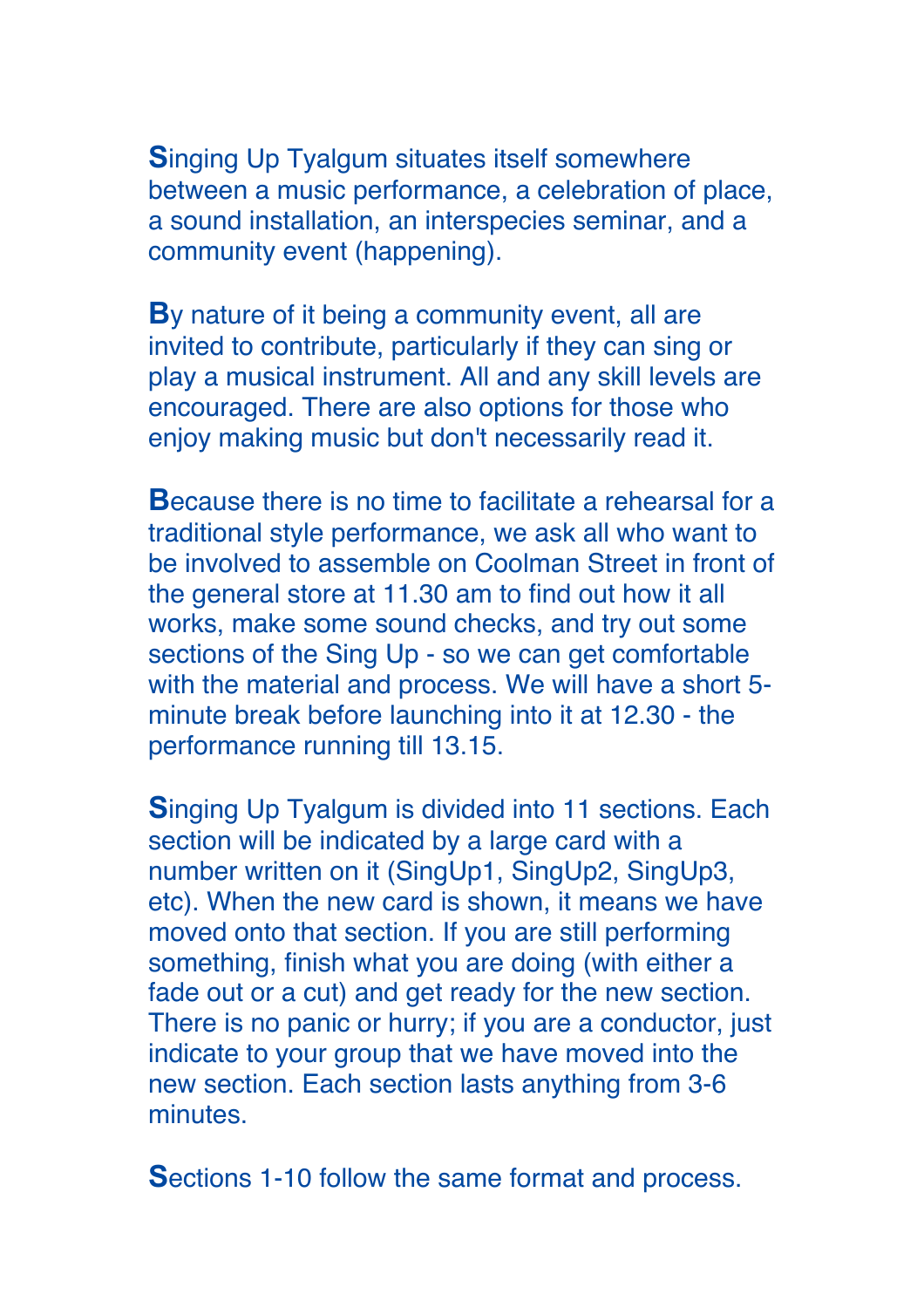Each section always starts with a recording of a pied butcherbird singing; when this is happening there should be nothing else going on - it is a time to listen - not perform.

**O**nce the song is established by the bird, different groups - choir, wind quintet, string quartet, large band (wind and brass), percussion duo - are invited by main conductor (Jon rose) to enter into the mix. Each group has its own independent group conductor who then gives cues, tempo, dynamics). Please pay attention to repeating the notation for each section as many times as indicated.

**S**ection 11 (final section) works differently to the previous sections, it involves the use of MP3 headsets for playback and vocal imitation.

**1.** Put on MP3 player, press go, adjust volume. You are listening to an 8 minute 44 second extract of a Pied Butcher Bird Song recorded by Hollis Taylor on the 27/8/2014 - recorded at Owen Springs (near Alice Springs). The original song lasted 76 minutes and it began at 5.20 in the morning. There are two other Pied Butcherbirds in the distance and a cuckoo joins in for a while halfway through. Some of the MP3s will have recordings of other avian species available for our human mimicry. If you can't get your hands on an MP3 player, just copy or mimic somebody else who has.

**2.** Leave your position, start walking up and down Coolman Street and surrounds, listen to a phrase and repeat it once by singing, whistling, or humming. No instruments please. You can listen to phrases and

pick and choose which ones you wish to repeat or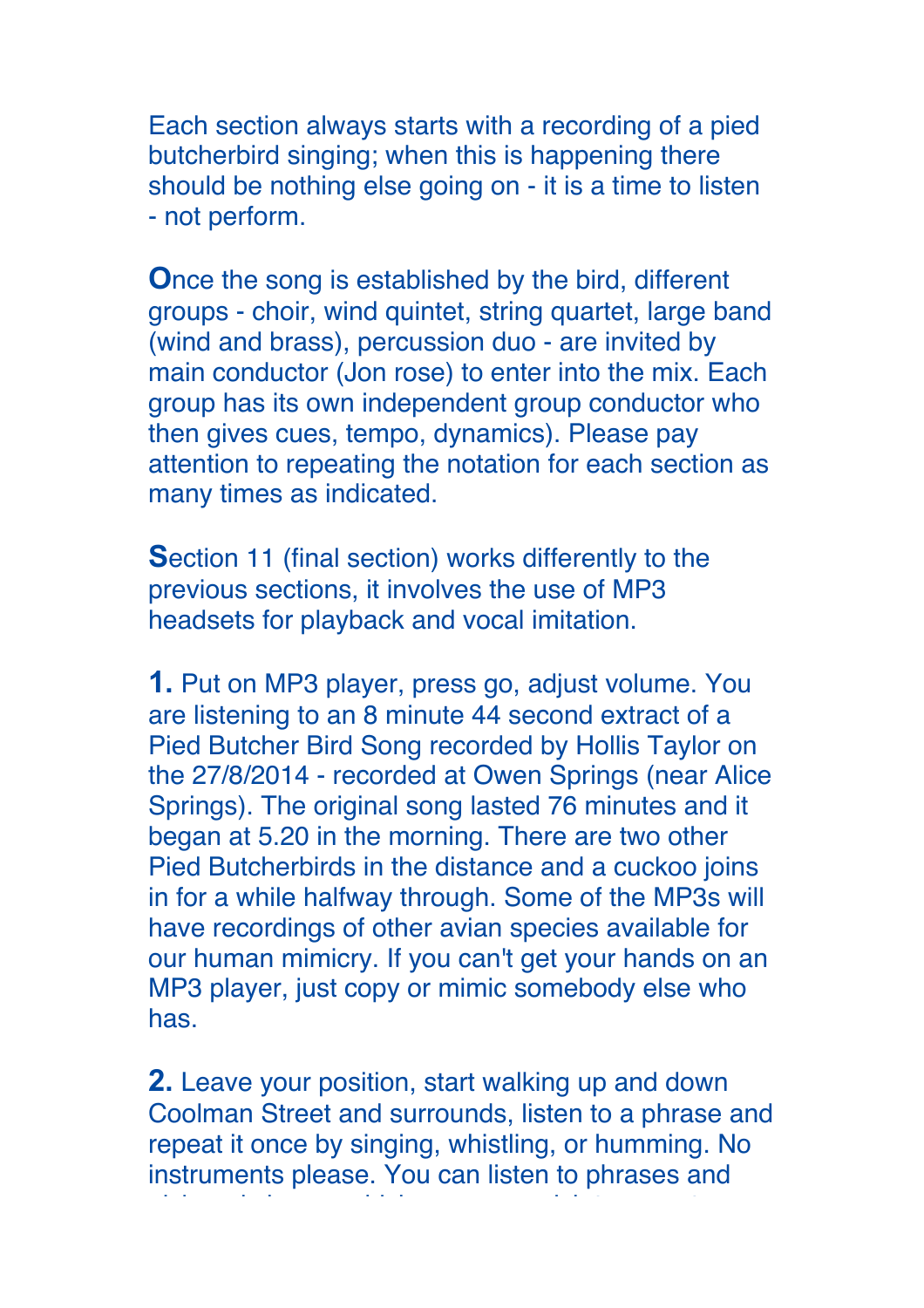pick and choose which ones you wish to repeat or not. Most birds are very considerate musicians, and they commonly sing a phrase and follow it with a gap of a few seconds - enough time for us humans to listen and repeat!

**3.** You can also listen to the harmonic implications of the bird's song and sing sustained pitches (it's a C Major 7th chord).

**4.** Please spread out as far as you like, or you may prefer to remain in a huddle and sync up with others who sound like they are singing phrases at the same time as yourself.

**5.** When the recording stops. Please stop and hand your MP3 player into Jon Rose. Thank you!

**M**ost of the transcriptions of pied butcherbird songs have been simplified for ease of performance; however, sometimes there may be up to six sets of different materials (from each of the 6 sub-groups) being performed - so things could get quite complicated - just as a morning chorus is intricate and complicated! If we keep concentrated on rendering clearly our own particular material - it will work. Finding the right timing and space for it within the available acoustic space will be the main preoccupation of each of the group conductors.